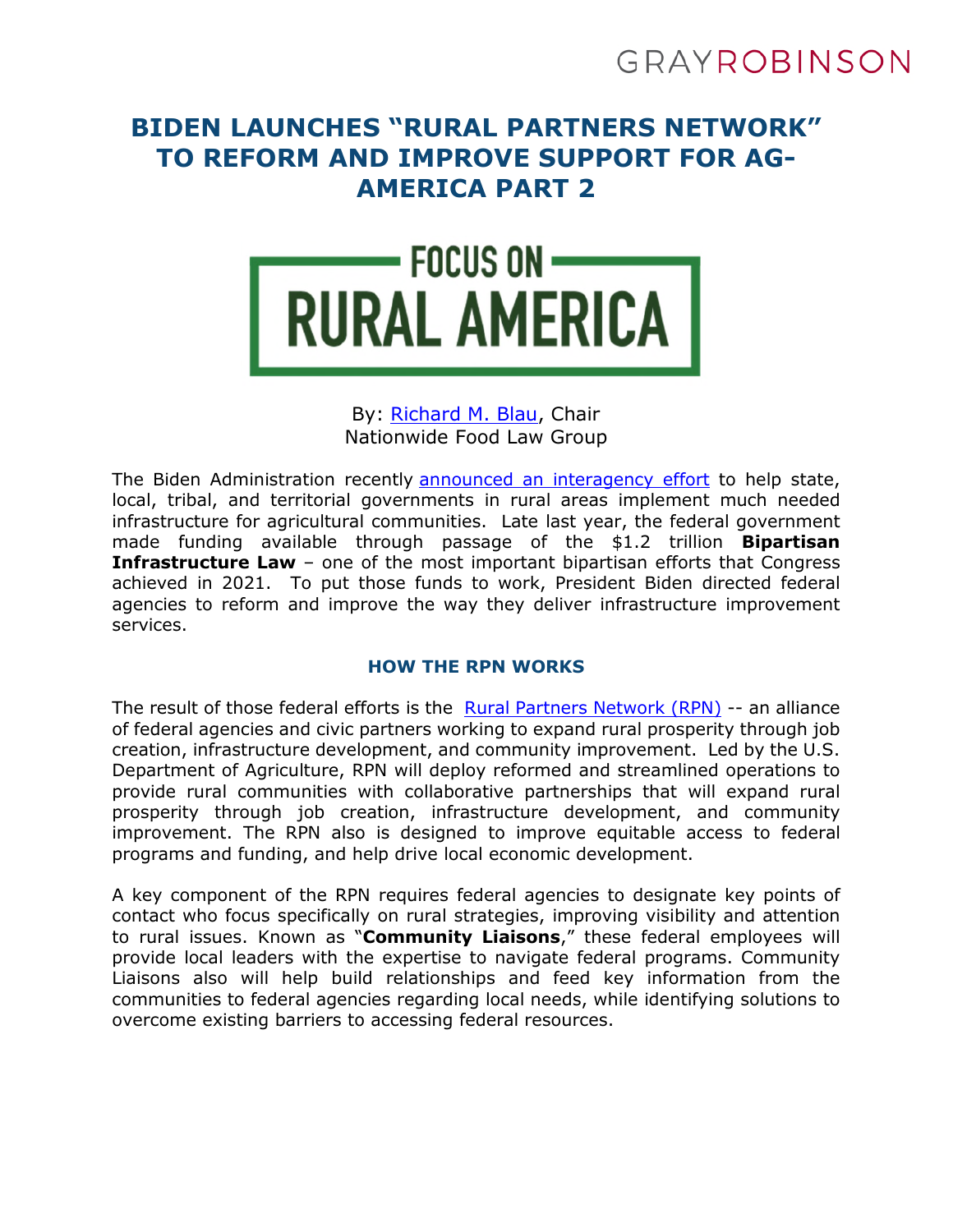#### **GETTING THE WORD OUT**

The administration is promoting the RPN and its related [Rural Playbook](https://www.whitehouse.gov/build/rural/) initiative with a cross-country rural infrastructure tour led by President Joe Biden and key cabinet officials. The information campaign began with President Biden's visit to Iowa on April 12, 2021, to announce more than \$5 billion in federal grants to the state, including \$400 million to fix a high number of deficient bridges across the state, more than \$600 million to update public water systems, and \$100 million to bring highspeed internet access to rural areas throughout Iowa.

**Interior Secretary Deb Haaland** underscored the President's message at an event [in Colorado, along with Colorado elected officials and the U.S. Forest Service chief,](https://finance.yahoo.com/news/white-house-rural-playbook-wildfires-195022396.html)  focused on wildfires, forest management, conservation programs, and federal support for climate mitigation and ecosystem restoration included in the infrastructure bill. Secretary Haaland and others also discussed progress on the administration's **America the Beautiful** initiative, a locally led, voluntary land restoration project.

RPN was unveiled shortly thereafter by **U.S. Department of Agriculture (USDA) Secretary** [Tom Vilsack](https://twitter.com/SecVilsack/status/1517159476306010114) and **White House Domestic Policy Advisor** [Susan Rice](https://twitter.com/AmbRice46/status/1516953817044197382). In addition to President Biden and Secretary Haaland, the Rural Playbook and RPN rollout, dubbed the "Building A Better America Rural Infrastructure Tour," will entail public meetings and information sessions led by senior officials including:

- Transportation Secretary Pete Buttigieg
- Commerce Secretary Gina Raimondo,
- Energy Secretary Jennifer Granholm,
- EPA Administrator Michael Regan and
- Infrastructure Coordinator Mitch Landrieu,

along with other senior administration officials as events are planned throughout the next few weeks.

# **RURAL INFRASTRUCTURE NEEDS PRESENT GREAT CHALLENGES**

Across much of rural America, many infrastructure needs have gone unaddressed for years, in large part because rural communities are ill-equipped with the typical federal grant application process.

For example, water and wastewater projects often require \$100,000 predevelopment engineering and design documents before they can even apply for federal grants. Likewise, high-speed internet projects, which are desperately needed by rural communities in the South and Mid-West, require expensive mapping and technical diagnostics as prerequisites for submitting viable grant requests.

Rural communities of Florida, including those in the Panhandle (such as Jefferson, Lafayette, and Liberty counties) and predominantly agricultural counties (such as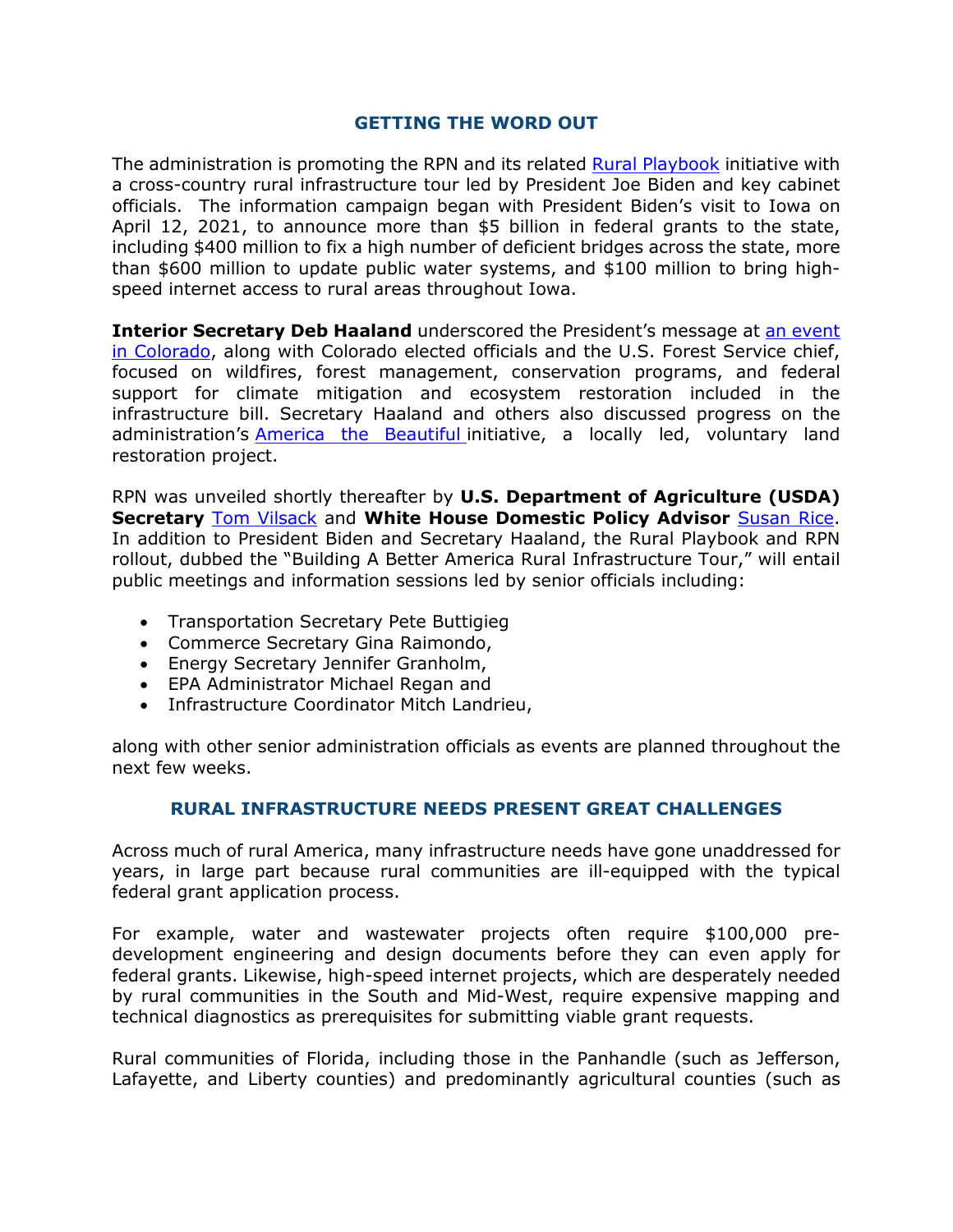Glades, Highlands, and Okeechobee counties) generally have limited staff and minimal experience accessing and managing federal resources.

Advocates for farmers and ranchers operating in the least populous parts of Florida and the rest of America face significant challenges in trying to navigate a complex piece of legislation full of opportunities for their communities.

Unlike past initiatives, these The US Bipartisan Infrastructure Law will authorize \$550 billion in grant programs also are backed by serious dollars. Florida is a clear case in point.

For decades, infrastructure in Florida has suffered from a systemic lack of investment. There are 408 bridges and over 3,564 miles of highway in Florida that are in poor condition. Since 2011, commute times have increased by 11.6% in Florida, and on average, each driver in the Sunshine State pays \$425 per year in costs due to driving on roads



in need of repair. Not surprisingly, the American Society of Civil Engineers gave Florida a "C" on its infrastructure report card.

To address this need, RPN will coordinate directly with local officials to explain how the Bipartisan Infrastructure Law will:

- **Repair and rebuild Florida roads and bridges** with a focus on climate change mitigation, resilience, equity, and safety for all users, including cyclists and pedestrians; Based on formula funding alone, Florida would expect to receive approximately \$13.3 billion over five years in Federal highway formula funding for highways and bridges (on an average annual basis, this is about 26% more than the State's Federal-aid highway formula funding under current law).
- **Invest \$13 billion over the** *Fixing America's Surface Transportation* **(FAST) Act levels directly into improving roadway safety.** Over five years, Florida will receive approximately \$100 million in 402 formula funding for highway safety traffic programs, which help states to improve driver behavior and reduce deaths and injuries from motor vehicle-related crashes (on an average annual basis, this represents about a 29% increase over FAST Act levels).
- **Open to local and tribal governments in Florida eligibility to compete for \$6 billion in funding for a new** *Safe Streets for All* **program** which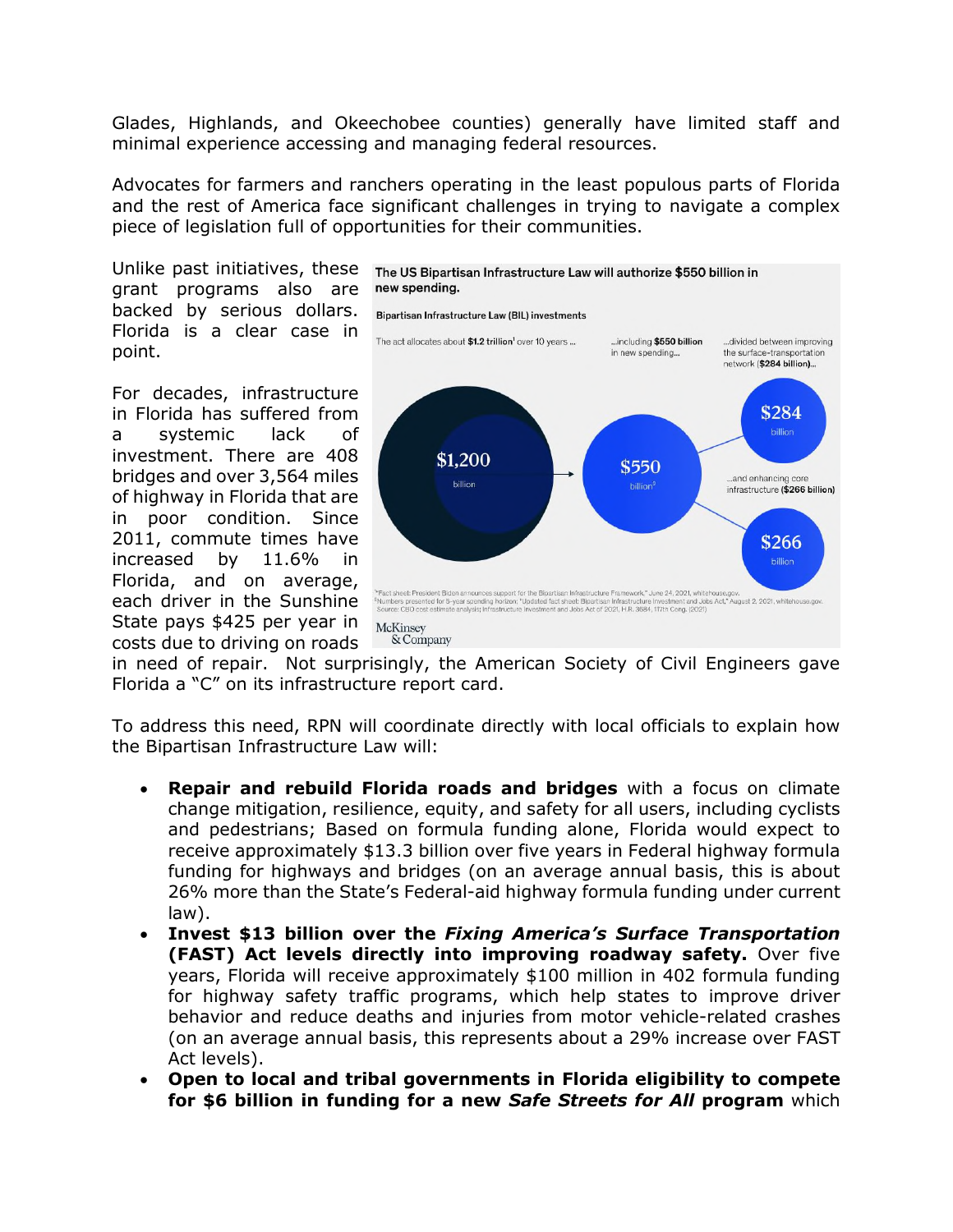will provide funding directly to these entities to support their efforts to advance "vision zero" plans and other improvements to reduce crashes and fatalities, especially for cyclists and pedestrians. In addition, Florida can expect to receive approximately \$103.7 million over five years in funding to augment their commercial motor vehicle (CMV) safety efforts to reduce CMV crashes through the Federal Motor Carrier Safety Administration's *Motor Carrier Safety Assistance Program* (MCSAP) formula grant (this represents about a 65% increase in funding compared to FAST Act levels).

- **Provide access to funds for modernizing data collection systems to collect near real time data** on all reported crashes, including fatal ones, to enhance safety and to allow the Department of Transportation to understand and address trends as they are identified.
- Dedicate funding for community grants to community owned utilities to support **the repair or replacement of leaky and unsafe cast iron and bare steel natural gas distribution pipelines,** some of which are over 100 years old.
- Investing **\$1.6 billion in Florida to eliminate 100% of the state's lead pipes** and provide clean drinking water to Floridians who lack it. This will not only improve the quality of drinking water throughout Florida, but also generate of thousands of good-paying jobs for plumbers and pipefitters.
- Award approximately **\$198 million over five years to support the expansion of an EV charging network in the state,** and also provide the opportunity to apply for grants out of the **\$2.5 billion available for EV charging**.
- Offer Florida the opportunity to compete for **\$5 billion for rail improvement and safety grants and \$3 billion for grade crossing safety improvements**.
- Provide airports in Florida approximately \$1.2 billion for **infrastructure development for airports over five years.** This funding will address airside and landside needs at airports, such as improving runways, taxiways and airport-owned towers, terminal development projects, and noise reduction projects.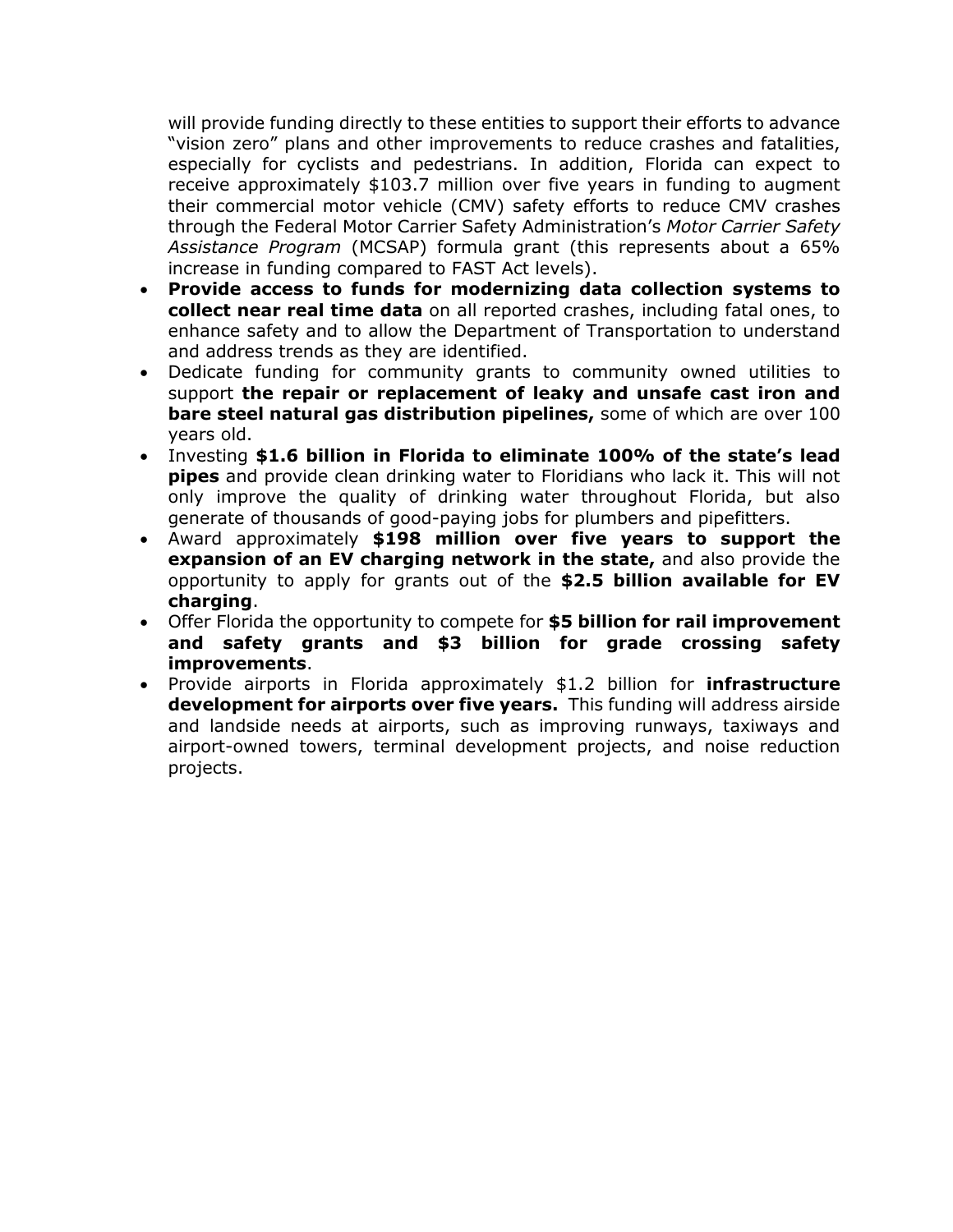

# Infrastructure Spending: \$1.2 Trillion Over 8 Years

Aside from transportation infrastructure, the Bipartisan Infrastructure Bill offers Florida badly needed help in other areas, such as Everglades restoration. New federal funding includes the largest investment ever, more than \$1 billion, to revitalize and restore the Everglades by combating pollution, rising sea levels, and droughts, providing drinking water supply for over 8 million Floridians -- all of which also will support Florida's tourism economy.

# **FIND THE DETAILS**

The RPN program is a broad-based program. [USDA Rural Development](https://www.rd.usda.gov/) is leading the RPN in collaboration with 16 federal agencies and regional commissions through the **Rural Prosperity Interagency Policy Council**, co-led by the White House Domestic Policy Council and USDA. This coordinated effort encompasses the following federal agencies:

- Department of Commerce
- Department of Education
- Department of Energy
- Environmental Protection Agency
- Department of Health and Human Services
- Department of Housing and Urban Development
- Department of the Interior
- Department of Labor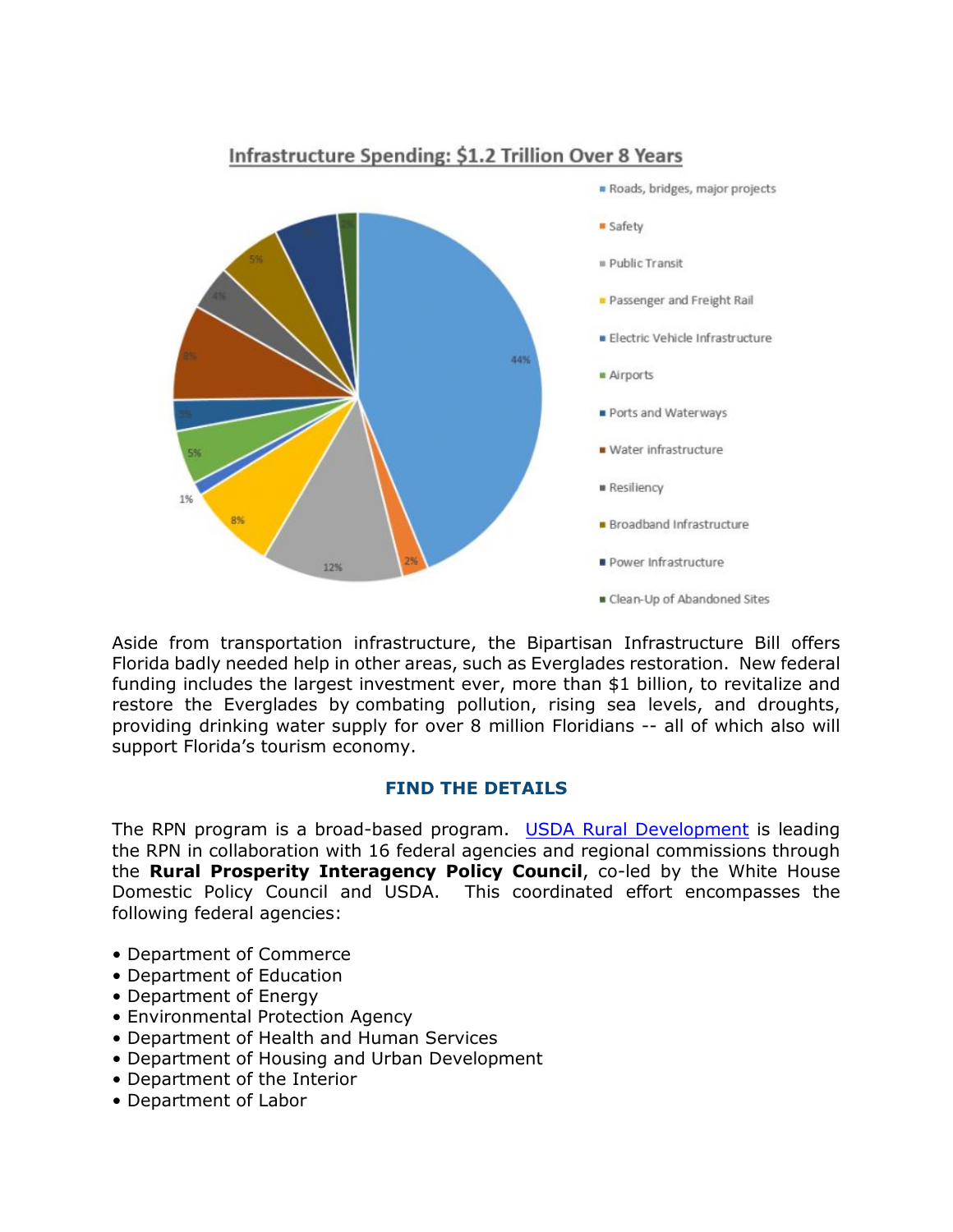- Small Business Administration
- Department of Transportation
- Department of the Treasury
- Department of Veterans Affairs
- Appalachian Regional Commission
- Delta Regional Authority
- Denali Commission
- Northern Border Regional Commission

In its first year, these government agencies are mandated to launch dedicated community liaison staff in more than 25 rural communities in multiple U.S. states, Tribal Nations, and territories. RPN will coordinate the activities of 16 different federal agencies and regional commissions through the **Rural Prosperity Interagency Policy Council**. Additionally, the RPN will launch an interagency public Website dedicated to the needs of rural America by highlighting federal rural development resources.

RPN will build on existing programs, while also helping local communities identify, apply for, and implement new infrastructure programs. Examples of existing programs include federal efforts such as [Interagency Working Group on Coal and](https://energycommunities.gov/)  Power Plant Communities and Economic Revitalization and the President's Justice40 [Initiative; and staff of the Regional Commissions.](https://www.whitehouse.gov/briefing-room/statements-releases/2021/01/27/fact-sheet-president-biden-takes-executive-actions-to-tackle-the-climate-crisis-at-home-and-abroad-create-jobs-and-restore-scientific-integrity-across-federal-government/) 

To help rural communities identify potential funding for new local infrastructure improvements, resources include agency-specific fact sheets for rural infrastructure grant programs, as well as documentation of rural set-asides for specific pools of funding or waivers on matching fund requirements. Rural-specific fact sheets are available from the following agencies:

- [Department of Transportation](https://www.transportation.gov/briefing-room/building-better-america-fact-sheet-rural-communities)
- [U.S. Department of Agriculture](https://www.usda.gov/sites/default/files/documents/usda-rural-fact-sheet.pdf)
- [Department of Commerce](https://www.commerce.gov/news/fact-sheets/2022/04/rural-opportunity-tour-fact-sheet)
- **[Environmental Protection Agency](https://www.epa.gov/infrastructure/rural-infrastructure-tour-fact-sheet)**
- [Department of the Interior](https://www.doi.gov/sites/doi.gov/files/rural-opportunity-tour-fact-sheet.pdf)
- [Department of Energy](https://www.energy.gov/articles/rural-opportunity-tour-fact-sheet)
- [FEMA](https://www.fema.gov/sites/default/files/documents/fema_rural-opportunity-tour-factsheet.pdf)

RPN Directors will be placed in states, territories and Tribal Nations to coordinate RPN activities, and RPN Liaisons will be placed in selected community networks to work with local leaders on an economic development vision and to secure the funds to make those plans a reality.

# **THE BOTTOM LINE**

With the implementation of RPN, agencies across the federal government will contribute to what the Biden Administration calls a "whole-of-government" initiative for the rejuvenation of the nation's rural infrastructure. RPN will deploy economic development resource guides and other informational material to help all rural